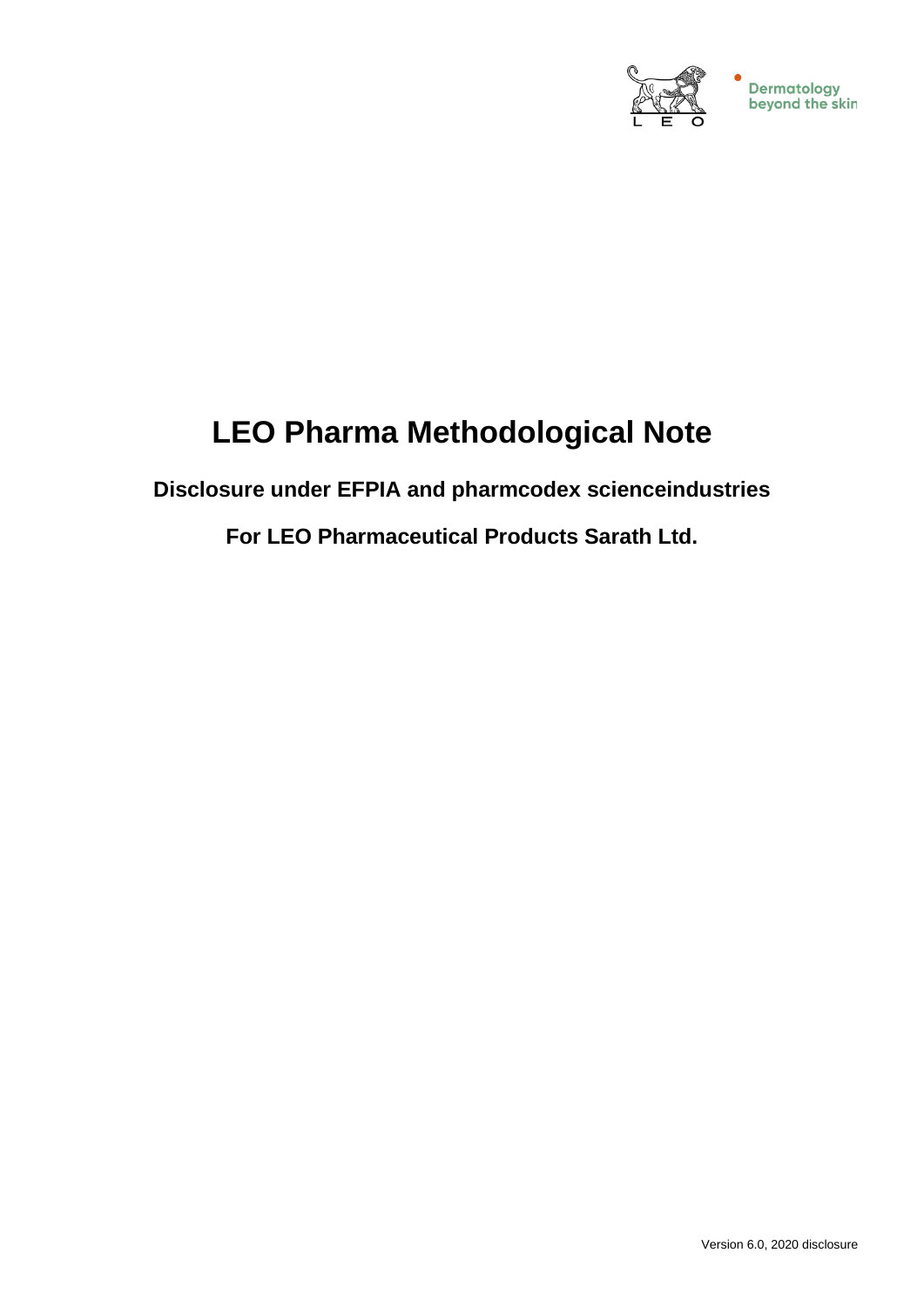# **Contents**

| 1<br><b>Introduction</b>                                  | 3                            |
|-----------------------------------------------------------|------------------------------|
| 1.1 The impact of COVID-19 on the 2020 disclosure data    | 3                            |
| <b>Purpose</b><br>2                                       | 3                            |
| 3<br><b>Terminology and Definitions</b>                   | 4                            |
| 4<br><b>Global Healthcare Compliance Process</b>          | 6                            |
| 4.1<br>Identification of HCP/HCO/Patient Organization     | 6                            |
| 4.2<br>Additional Local Healthcare Compliance Process     | Error! Bookmark not defined. |
| 5<br>Scope and Content of HCP/HCO ToV Disclosure          | 7                            |
| 5.1<br>Individual Disclosure                              | $\overline{7}$               |
| 5.2<br>Self-incorporated HCPs                             | $\overline{7}$               |
| 5.3<br>Aggregated Disclosure                              | $\overline{7}$               |
| Research and Development<br>5.4                           | 8                            |
| 5.5<br>Investigator Initiated Studies (IIS)               | 8                            |
| 5.6<br>ToVs in case of partial attendance or cancellation | 8                            |
| 5.7<br>Master agreements                                  | 8                            |
| 5.8<br>Indirect ToVs                                      | 9                            |
| 5.8.1 Indirect ToV - through an HCO                       | 9                            |
| 5.8.2 Indirect ToV - through a CRO                        | 9                            |
| 5.8.3 Indirect ToV - through a PCO                        | 9                            |
| 5.8.4 Indirect ToV - Distributors                         | 10                           |
| 5.8.5 Indirect ToV - Market Research Studies              | 10                           |
| 5.9<br><b>Financial data</b>                              | 10                           |
| 5.9.1 Currency                                            | 10                           |
| 5.9.2 VAT                                                 | 10                           |
| 5.9.3 Date of ToV                                         | 10                           |
| 5.10 Cross-Border Engagement                              | 11                           |
| 5.11<br><b>Consent Management</b>                         | 11                           |
| 5.11.1 Consent collection                                 | 11                           |
| 5.11.2 Management of Recipient consent withdrawal         | 11                           |
| 5.11.3 Management of Recipient's request                  | 11                           |
| 5.11.4 Partial consent                                    | 11                           |
| <b>Disclosure form</b><br>5.12                            | $12 \,$                      |
| 5.12.1 Date of publication                                | $12 \overline{ }$            |
| 5.12.2 Disclosure platform                                | 12                           |
| 5.12.3 Disclosure language                                | 12                           |
| <b>Disclosure exclusions</b><br>5.13                      | 12                           |
| 5.13.1 LEO Pharma employees attendance at conferences     | 12                           |
| 5.13.2 Support for publications                           | 12                           |
| Disclosure of ToVs provided to Patient Organizations<br>6 | 13                           |
| <b>Retention</b><br>7                                     | 14                           |
| 8<br><b>References</b>                                    | 14                           |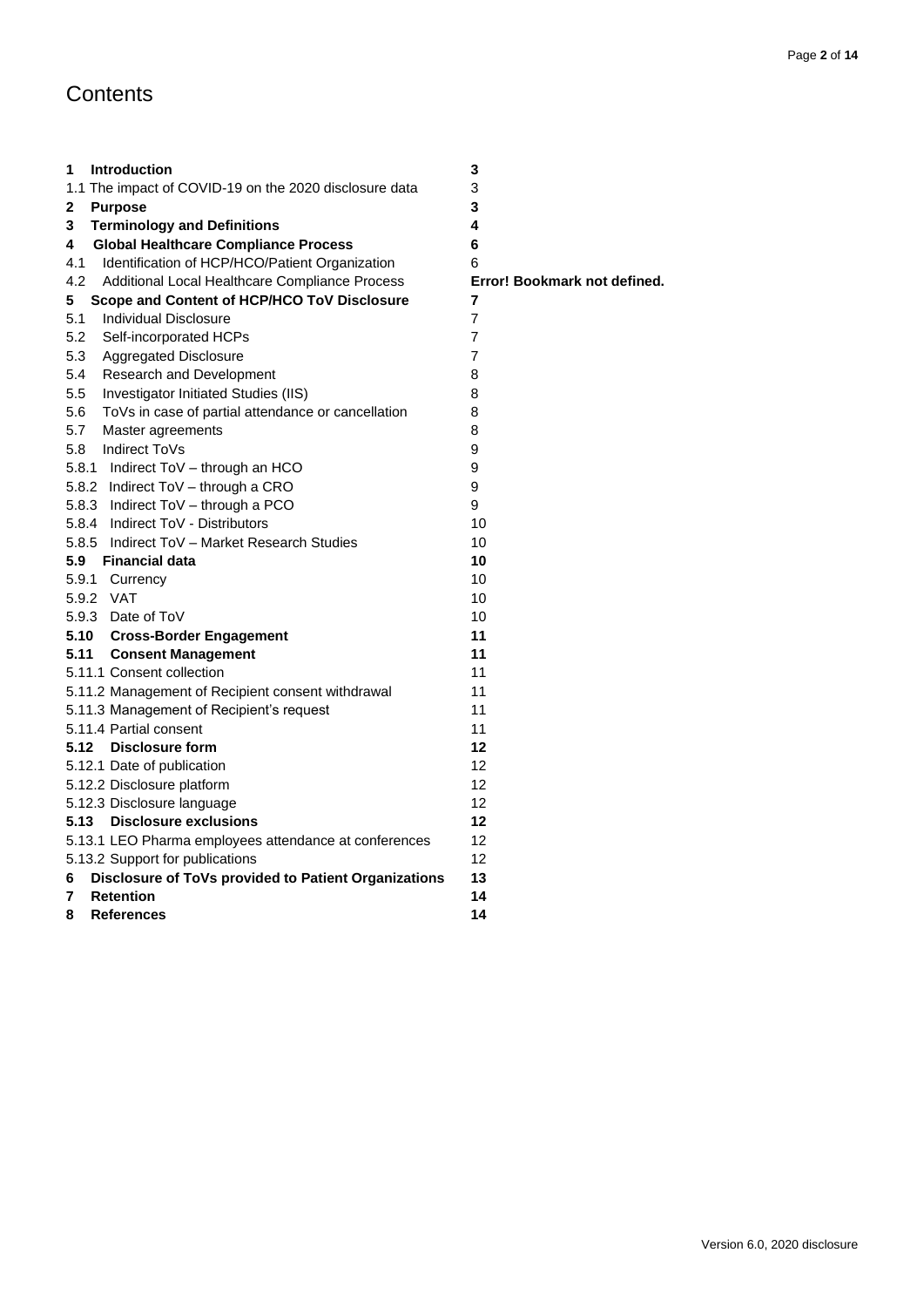#### <span id="page-2-0"></span>**1 Introduction**

Healthcare Professionals (HCPs) and Healthcare Organizations (HCOs) provide the LEO Pharma Group with valuable, independent and expert knowledge from their experience within the field of dermatology and other areas that the LEO Pharma Group operates within. The expertise of HCPs and HCOs helps the LEO Pharma Group improve patients' quality of life.

The LEO Pharma Group believes it is fair and reasonable that HCPs and HCOs are compensated for the legitimate services and expertise that they provide. In addition, the LEO Pharma Group supports the education of HCPs and activities within healthcare and research. At the same time, the LEO Pharma Group acknowledges the need for and is committed to ensuring transparency of such Transfers of Value (ToV) provided to HCPs and HCOs, as required by the EFPIA Code of Practice, as well as Swiss **Pharmacodex.** 

The LEO Pharma Group also interacts with Patient Organizations to improve research and support education. In the same manner as for HCPs and HCOs, the LEO Pharma Group is committed to ensuring transparency of its engagements with Patient Organizations in accordance with the EFPIA Code of Practice and Swiss Pharmacodex.

To ensure that the LEO Pharma Group's engagements with HCPs, HCOs and Patient Organizations are in compliance, appropriate, properly documented, transparent and do not compromise the independence of the HCP, HCO or Patient Organization, the LEO Pharma Group has developed a healthcare compliance framework. The healthcare compliance framework supports the LEO Pharma Group in avoiding conflicts of interest, and creates transparency when engaging with HCPs, HCOs and Patient Organizations locally, and across borders. This framework also covers the processes that LEO Pharma have put in place to ensure tracking and disclosure of ToVs provided to HCPs, HCOs and Patient Organizations.

#### <span id="page-2-1"></span>**1.1 The impact of COVID-19 on the 2020 disclosure data**

As a result of the COVID-19 pandemic, the nature of LEO Pharma engagements with HCPs, HCOs and Patient Organizations in many cases changed to virtual during 2020. The LEO Pharma healthcare compliance framework and inherent processes apply to virtual engagements in the same manner as non-virtual engagements and ToVs from virtual engagements will be tracked and disclosed in accordance with the methodology described in this document. This includes registration fees for virtual, or recorded, events which are considered ToVs in the same manner as registration fees paid for live events and will be disclosed in accordance with section 5 and 6 of this document.

For planned events that were cancelled due to COVID-19 and where no ToV was provided to the HCP/HCO, such planned ToVs will not be disclosed. This includes cases where flight and hotel were booked for HCPs for their participation in planned events or meetings and where the HCP did not make use of the booked flight and/or hotel and hence did not receive any benefits. See also section 5.6. Where events were converted from face-to-face to virtual, the ToVs provided e.g. in the form of a virtual registration, will be disclosed as per above description.

#### <span id="page-2-2"></span>**2 Purpose**

This methodology note describes in detail how the LEO Pharma Group, including LEO Pharmaceutical Products Sarath Ltd., ensures transparency with regards to the ToVs that the LEO Pharma Group provides to HCPs, HCOs and Patient Organizations. It outlines the general principles underlying the disclosure of ToVs by the LEO Pharma Group and describes the general principles by which the LEO Pharma Group has ensured that the ToV data is complete and accurate.

The methodology note is a requirement outlined in the EFPIA Code of Practice, Chapter 5, and will be available to the public.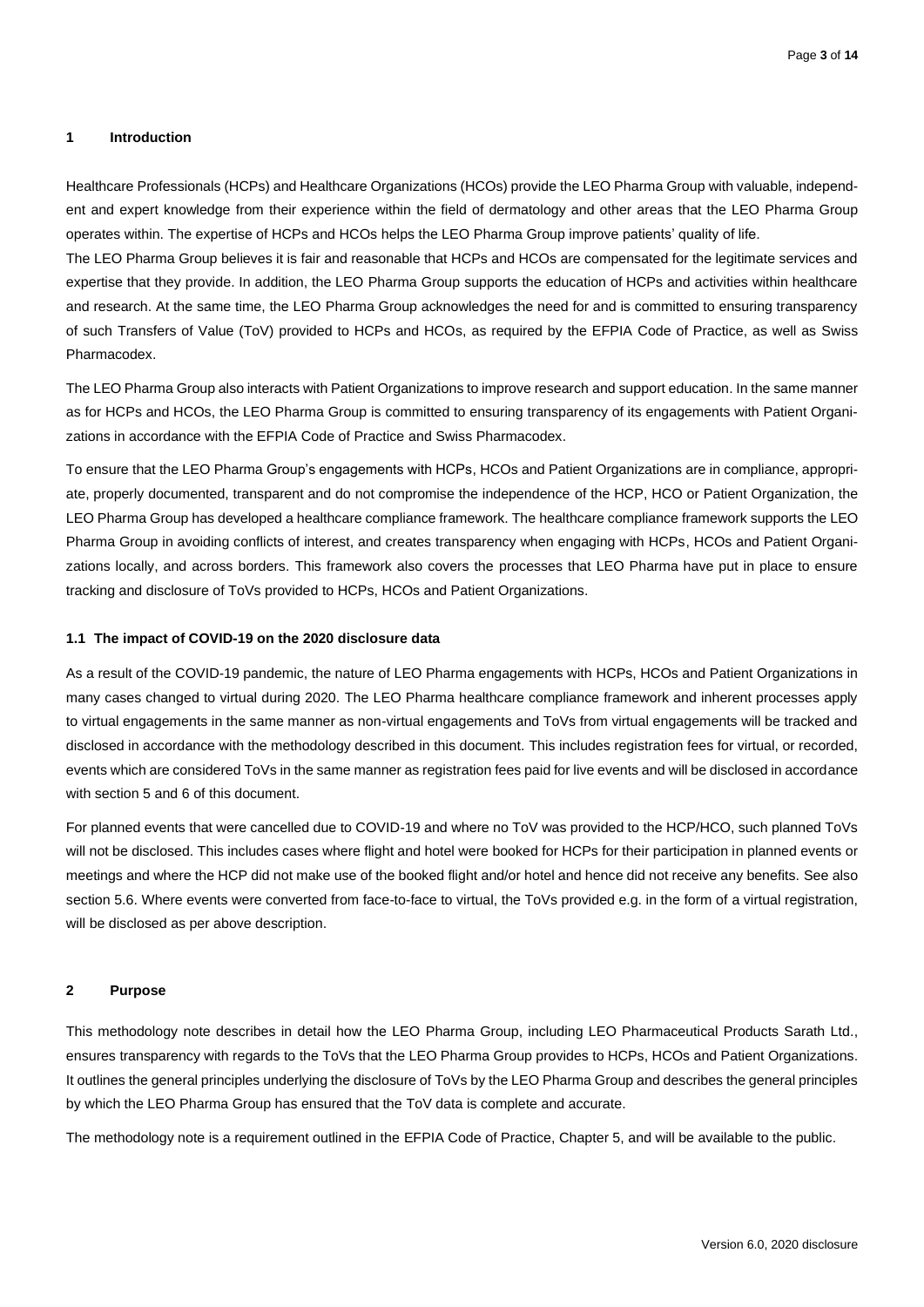# <span id="page-3-0"></span>**3 Terminology and Definitions**

# **Cross-border Engagement**

Any Engagement between LEO Pharma and an HCP/HCO/Patient Organization where the HCP/HCO/Patient Organization is located in a country different from:

- the country of the activity, or
- the country of the LEO Pharma contracting entity

# **Direct ToV**

Transfers of Value made directly by an entity within the LEO Pharma Group to an HCP/HCO/Patient Organization.

# **Donation/Grant**

# **I. General definition**

Financial or Non-Financial Support provided by the LEO Pharma Group to an eligible Recipient for an altruistic, professional or scientific, or humanitarian purpose, or to support a specific educational or research project. Donations and Grants are provided without receiving or expecting any benefits in return from the Recipient, but Grants may be conditional upon certain requirements and obligations agreed between the involved parties. Donations/Grants may take many forms, including financial support, chemical compounds or equipment for research or healthcare purposes and/or medical products.

This definition may vary locally; in which case, the local definition prevails.

**II. Local Definition**

No specific local definition

# **EFPIA**

European Federation of Pharmaceutical Industries and Associations

#### **Healthcare Professional (HCP)**

#### **I. General definition**

The definition of an HCP varies from country to country and may include any natural person that is a member of the medical, dental, pharmacy or nursing professions or any other person who, in the course of his/her professional activities, may prescribe, purchase, supply, recommend or administer a medicinal product.

The local definition in the country where the HCP has his/her Principal Practice Address prevails.

#### **II. Local Definition (according Swiss law)**

#### **Swiss Law**

- Article 24 & 25

#### **Swiss Pharmaodex 01.01.2021 (PK 13.4)**

- **Doctors**
- **Dentists**
- pharmacists, particularly those working in practices or hospitals, as well as pharmacists and druggists working in retail outlets.
- pharmacists and druggists working in retail businesses, as well as persons who, in accordance with Swiss legislation on therapeutic products, are authorised to prescribe, dispense, use or purchase medicinal products for human medicine.

Also public officials and persons with an employment contract or mandate under public law also fall under this definition if they perform corresponding activities or are authorised to do so. In case of doubt the relevant federal provisions on medicinal products must be taken into account.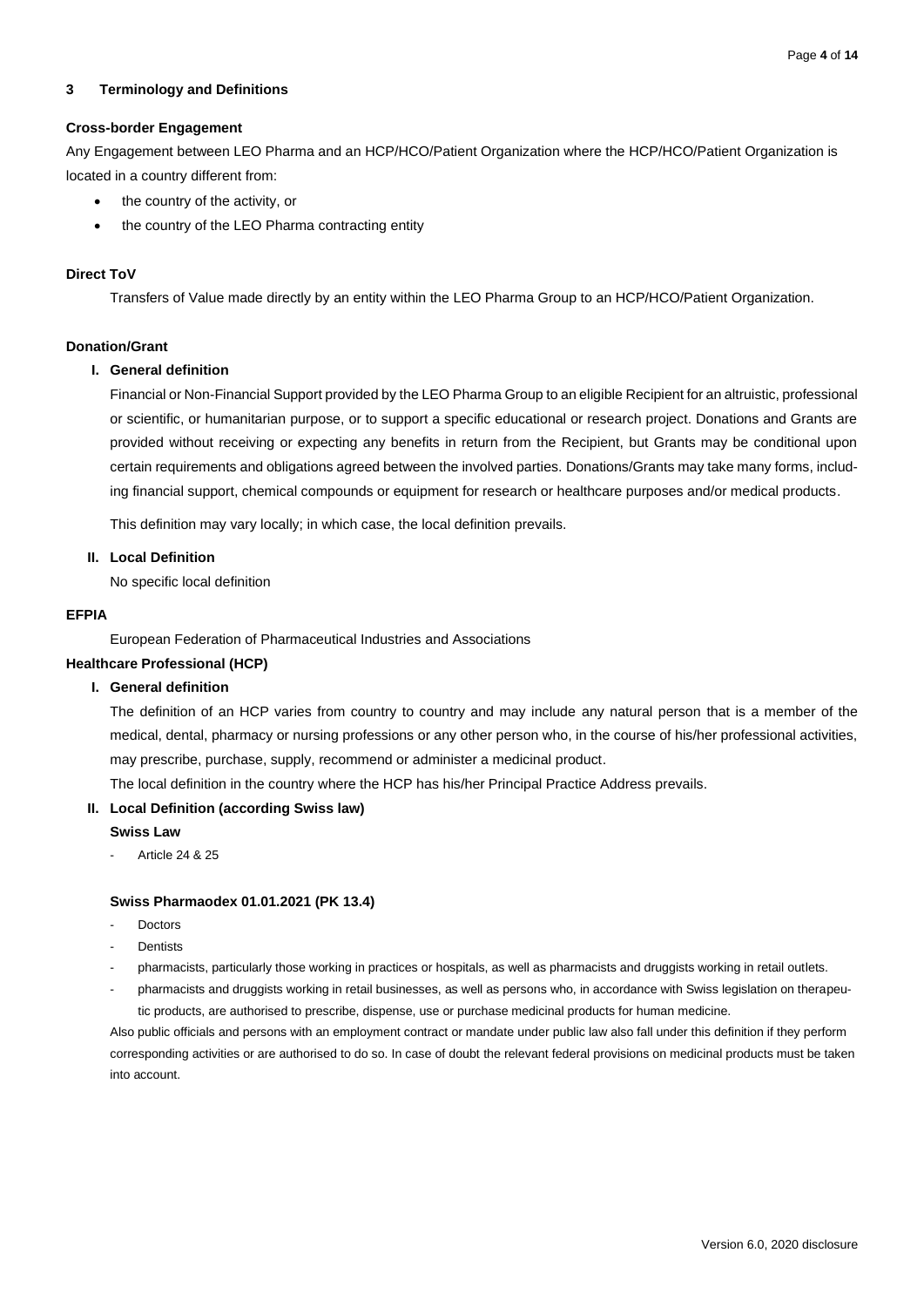# **Healthcare Organization (HCO)**

#### **I. General definition**

Any legal person/entity:

- that is a healthcare, medical or scientific association or organization (irrespective of the legal or organizational form) such as hospital clinic, foundation, university or other teaching institution or learned society (except for Patient Organisations) or
- through which one or more HCPs provide services.

This definition may vary locally; in which case, the local definition in the country where the HCO has its business address or place of incorporation prevails.

# **II. Local definition**

#### **Swiss Pharmaodex 01.01.2021 (PK 13.6)**

Health care organisations: Legal entities under private or public law as well as legal persons under private or public law as well as companies, sole proprietorships or entities not specifically organised under law that employ healthcare professionals. For the purposes of this Code, this includes in particular institutions, organisations, associations or other groups of professionals that provide health care, advisory or other services in the health care sector, healthcare or consulting or services in the healthcare sector (e.g. hospitals, clinics, foundations, universities or other educational institutions, scientific societies or professional associations, group practices or networks, but not patient organisations).

#### **Healthcare Compliance Person**

Locally appointed LEO Pharma employee(s) responsible for supporting compliance of activities involving HCPs/HCOs/Patient Organizations, both organized locally and as part of a Cross-border Engagement, and who is also responsible for the local disclosure of ToVs provided – by any LEO Pharma entity – to HCPs/HCOs/Patient Organizations with Principle Practice Address in the country within the responsibility of the Healthcare Compliance Person.

# **Indirect ToV**

Transfers of Value made to an HCP/HCO/Patient Organization on behalf of an entity within the LEO Pharma Group through an intermediary (Third Party). The LEO Pharma Group must know about and/or be able to identify the HCP/HCO/Patient Organization that will benefit from the ToV in order for the ToV to be considered an Indirect ToV.

#### **LEO Pharma Group**

LEO Pharma A/S (HQ) and any affiliate, production site, regional office, representative office, local sales office, company, cooperation, firm, partnership, subsidiary, or other entity controlled by or in common control with LEO Pharma A/S.

#### **National Engagement**

An Engagement made between a LEO Pharma entity and an HCP/HCO/Patient Organization from the same country. The Activity must also occur in the same country.

# **LEO Pharma Organizer**

The person employed by LEO Pharma undertaking an activity that involves an HCP/HCO/Patient Organization on behalf of LEO Pharma.

# **Patient Organization**

Not-for-profit organization (including the umbrella organization to which they belong), mainly composed of patients, that represents and/or supports the needs and interests of patients. A Patient who is representing a Patient Organization is considered a representative of the concerned Patient Organization and hence fall in the definition of a Patient Organization.

# **Paying Country**

The entity within the LEO Pharma Group that issues a payment/reimbursement or makes any other ToV to a specific HCP/HCO/Patient Organization, irrespective of whether the ToV is made via a Third Party.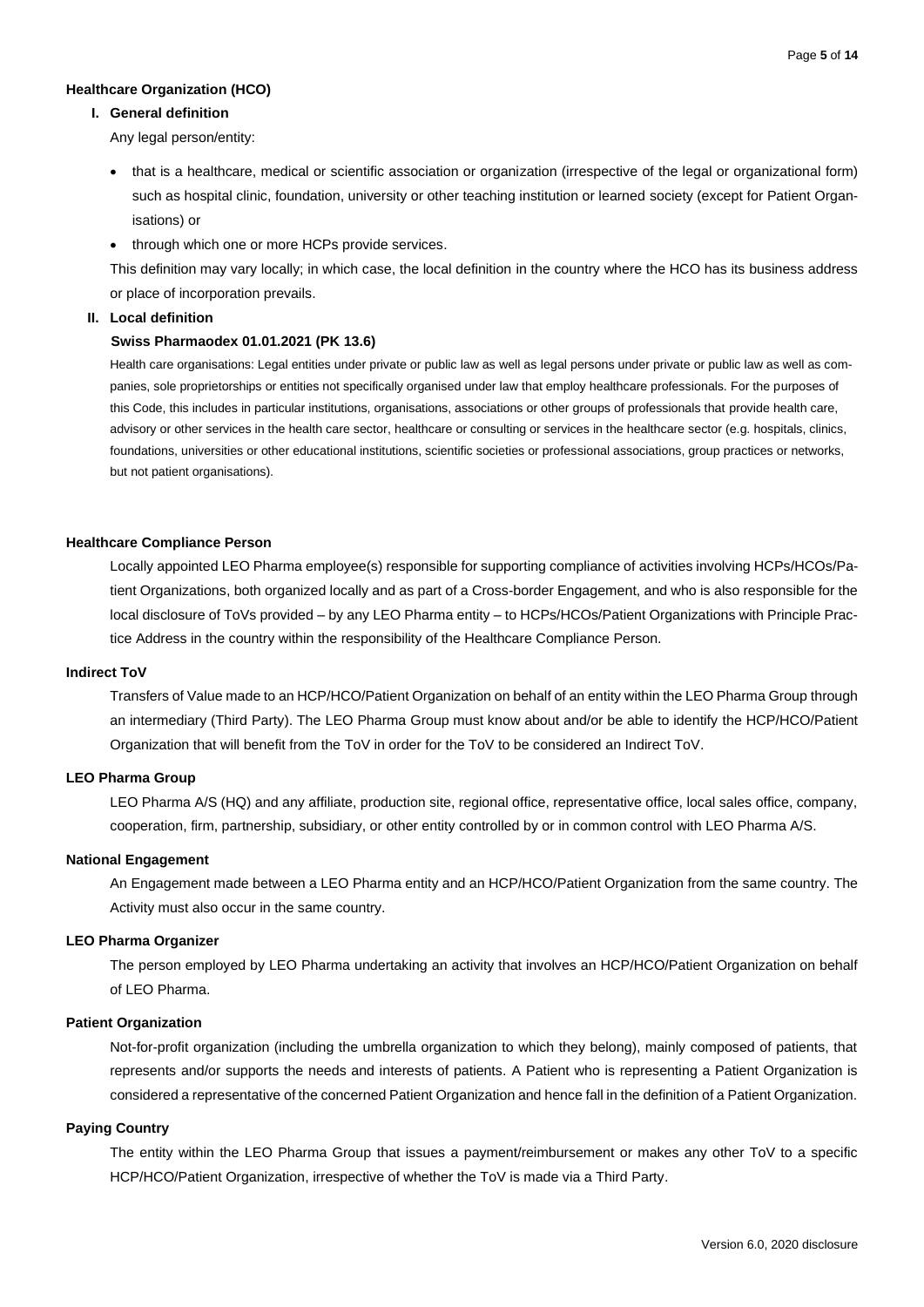# **Professional Conference Organizer (PCO)**

A legal entity specialized in the organization and management of congresses, conferences, seminars and similar events.

# **Principal Practice Address**

The address where an HCP performs the majority of his/her healthcare related services.

#### **Recipient**

The HCP/HCO/Patient Organization receiving a ToV either directly or indirectly from an entity within the LEO Pharma

Group.

#### **Third Party**

An individual or legal entity with whom the LEO Pharma Group is collaborating, in whichever way, and/or who is acting on behalf of the LEO Pharma Group, including, without limitation contract manufacturing organizations, academic and commercial contract research organizations, consultants, distributors, market research companies, and advertising agencies, organizations, associations, institutions and other parties or persons not affiliated with the LEO Pharma Group.

#### **Transfer of Value (ToV)**

Any direct or indirect Transfer of Value provided to an HCP/HCO/Patient Organization by the LEO Pharma Group, whether monetary, in kind or otherwise, made, whether for promotional purposes or not, in connection with the development and/or sale of products. This includes, but is not limited to, payments of fees for services, registration fees, sponsorships, travel and the provision of hospitality.

#### <span id="page-5-0"></span>**4 Global Healthcare Compliance Process**

The global process for engaging with HCPs, HCOs and Patient Organizations in the LEO Pharma Group as well as the process for disclosure of ToVs (the Global Healthcare Compliance Process) is aligned with the requirements set out by EFPIA. The implementation of the process in each country must follow the national requirements in alignment with Swiss Pharmacodex, in which case additional local procedures may be in place, in order to meet local compliance requirements for HCP/HCO/Patient Organization engagements and the disclosure of ToVs provided to HCPs/HCOs/Patient Organizations by the LEO Pharma Group. As part of the Global Healthcare Compliance Process, a LEO Pharma unique identifier is assigned to each HCP/HCO/Patient Organization and the ToV provided is processed in accordance with the LEO Pharma HCP/HCO/Patient Organization finance procedures to ensure that all ToVs made in the LEO Pharma finance systems can be captured.

The ToVs are extracted from the finance systems or manually captured by the LEO Pharma Organizer. For ToVs made to HCP/HCOs/Patient Organizations through a Third Party, the Third Party is responsible for tracking and providing the LEO Pharma Organizer with the ToVs provided on LEO Pharma's behalf, including the HCP/HCO/Patient Organization details needed for the disclosure.

The Healthcare Compliance Person in Paying Country is responsible for tracking all ToVs provided to HCPs/HCOs/Patient Organizations by his/her LEO Pharma entity, whereas the Healthcare Compliance person in the country of HCP/HCO/Patient Organization is responsible for preparing the local disclosure report(s) containing all ToVs provided by the LEO Pharma Group to HCPs/HCOs/Patient Organizations with Principal Practice Address in the country of the Healthcare Compliance Person.

# <span id="page-5-1"></span>**4.1 Identification of HCP/HCO/Patient Organization**

The LEO Pharma unique identifier assigned to each individual HCP/HCO/Patient Organization ensures

1) unique identification of any HCP, HCO or Patient Organization to whom the LEO Pharma Group is providing a transfer a value (the Recipient of the ToV), and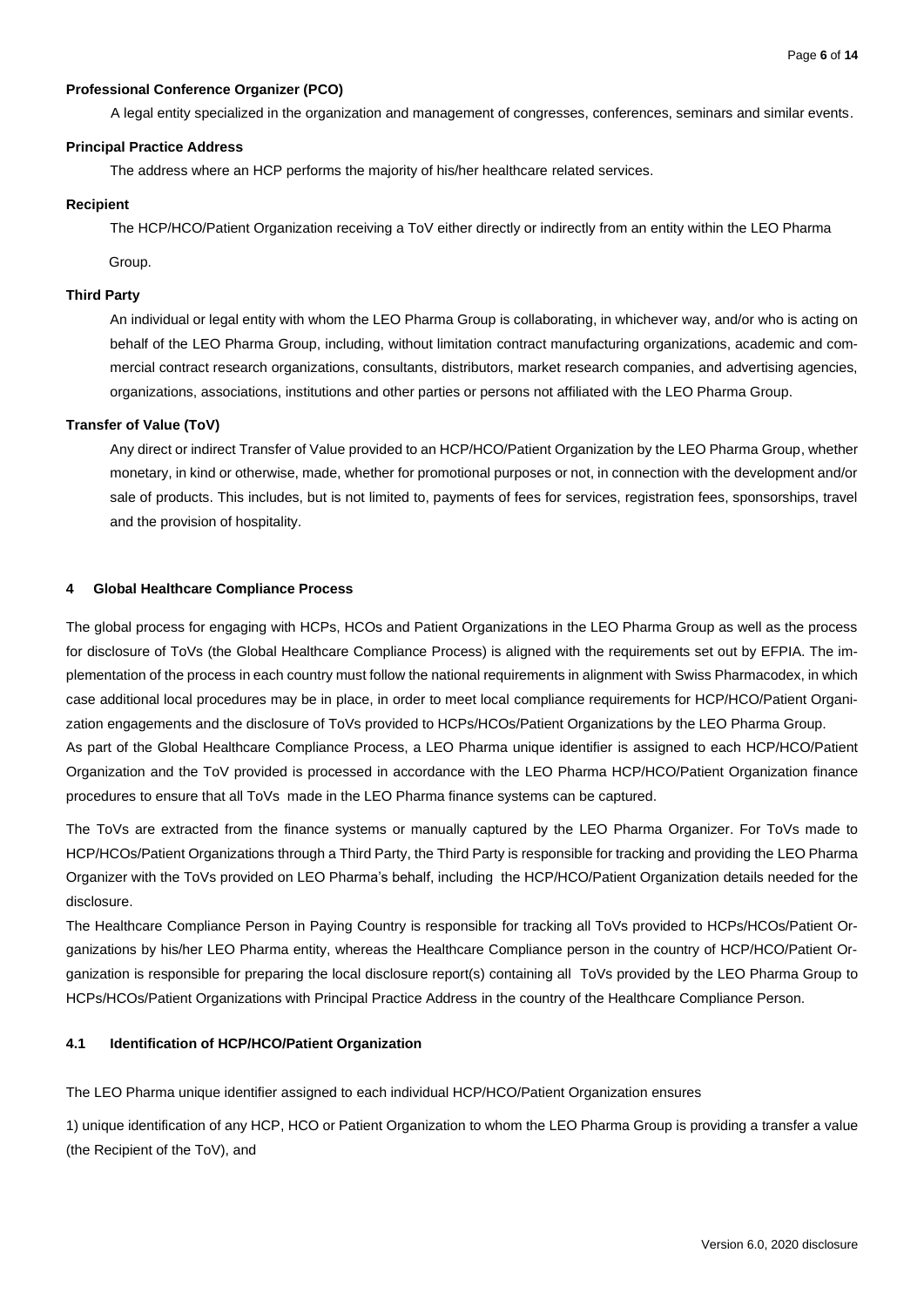2) that the ToV made to a specific HCP/HCO/Patient Organization will not be reported more than once due to e.g. errors in the contact details of the HCP/HCO/Patient Organization. The LEO Pharma unique identifier contains the details of the HCP/HCO/Patient Organization needed for disclosure, including the Principal Practice Address.

# <span id="page-6-0"></span>**5 Scope and Content of HCP/HCO ToV Disclosure**

The LEO Pharma Group is responsible for disclosing both Direct and Indirect ToVs made on behalf of the LEO Pharma Group to HCPs and HCOs in connection with activities relating to LEO Pharma prescription-only medicines in countries with disclosure requirements. This includes, but is not limited to, payments for the performance of services, registration fees, sponsorships, financial support, travel, hospitality, and other expenses related to an activity involving an HCP and/or HCO.

As described earlier in this document, the LEO Pharma Group has assigned a Healthcare Compliance Person for each country who is overall responsible for ensuring the accurate and complete disclosure of the ToVs in accordance with local requirements. The Healthcare Compliance Person in the country where the HCP/HCO has his/her/its Principal Practice Address/place of incorporation must ensure disclosure of all reportable ToVs in the country of the HCP/HCO, including both National Engagements and Cross-Border Engagements, regardless of whether they consist of Direct or Indirect ToVs and regardless of whether the ToV has been initiated by the LEO Pharma Group or upon request by the HCP/HCO.

#### <span id="page-6-1"></span>**5.1 Individual Disclosure**

The reportable ToV is disclosed under the name of the specific HCP/HCO to whom the ToV was made (individual level) based on the LEO Pharma unique identifier in all cases except i) when the activity performed by an HCP/HCO concerns specific Research & Development services as defined in section 5.4 or ii) when the HCP/HCO did not consent to disclosure, see section 5.11.

The disclosure on an individual level includes, but is not limited to, fee-for-service activities, consultancy advice, advisory board activities, general advice, non-blinded market research, conference registration fees, and all disclosable expenses related to such activities. R&D advisory boards, medical consulting and/or data review not related to a specific clinical trial are also disclosed on an individual basis.

Expenses related to travel and accommodation, such as costs of flights, trains, car hire, tolls, parking fees, taxis and hotel accommodation are disclosed under each individual HCP who has benefitted from the travel and accommodation.

The disclosure on an individual level also includes services in connection with non-interventional **retrospective** studies (such as consultancy advice in relation to a database study and medical chart review study, investigator initiated studies that are retrospective in nature (see sectio[n 05](#page-7-1))), and support for medical writing for independent publications, however see section 5.13.2..

# <span id="page-6-2"></span>**5.2 Self-incorporated HCPs**

A self-incorporated HCP is a one-person company owned by an HCP, in which case the self-incorporated HCP is a legal entity and hence considered an HCO. Payments to self-incorporated HCPs are disclosed in the name of the HCO, the HCP's oneperson company, being the Recipient of the payment.

However, air travel and accommodation booked by LEO Pharma will be disclosed in the name of the HCP since for such ToVs the HCP him/herself is the actual beneficiary.

#### <span id="page-6-3"></span>**5.3 Aggregated Disclosure**

Reportable ToVs are disclosed on an aggregated level in cases where i) the ToV is related to Research & Development Activities, see sectio[n 04](#page-7-0) and, ii) the HCP has not provided his/her consent for disclosure, if required, as described in section 5.11.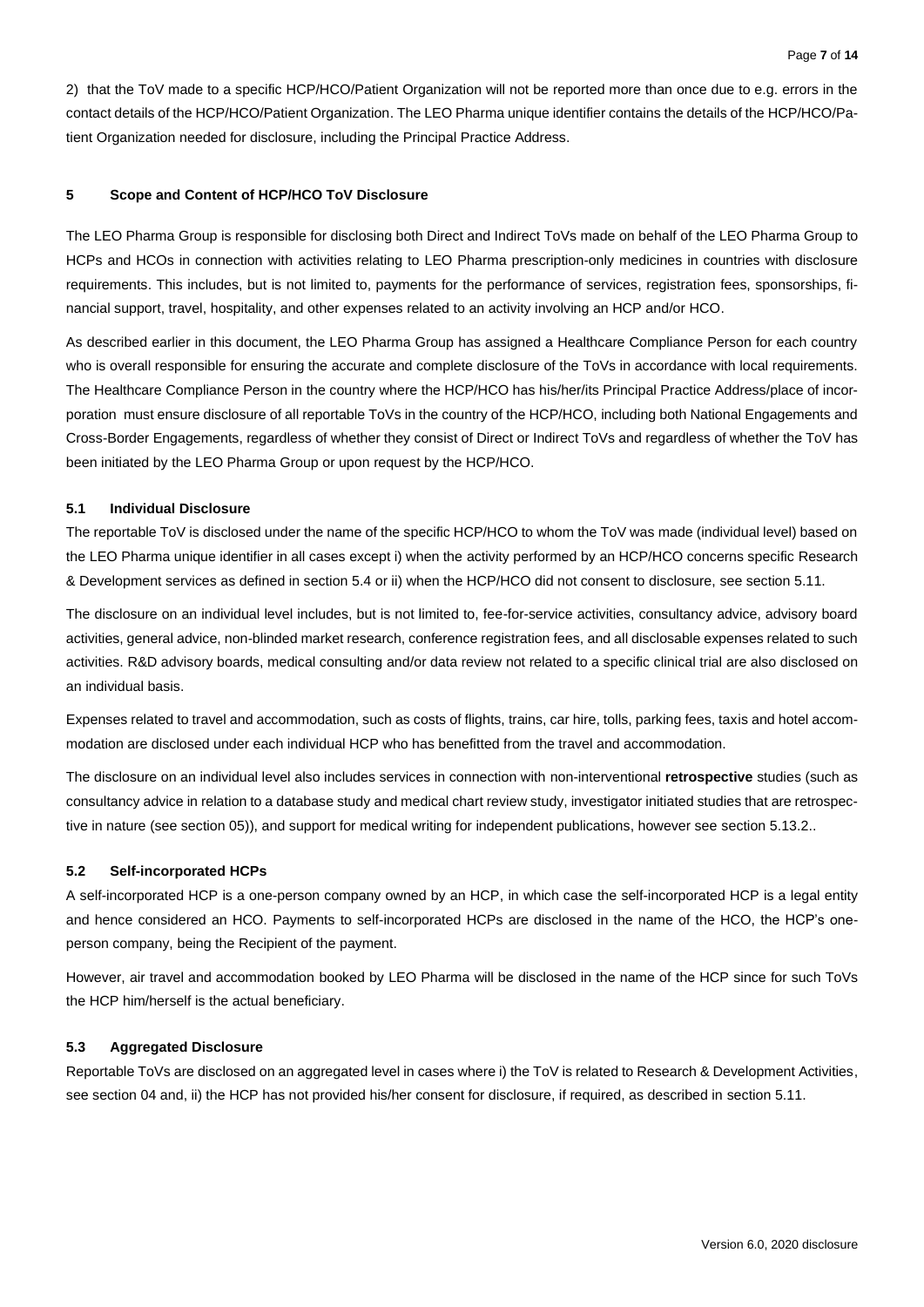#### <span id="page-7-0"></span>**5.4 Research and Development**

Research and Development activities are by EFPIA divided into 3 main activity types: non-clinical study, clinical trial and noninterventional study.

**Non-clinical study:** This category includes any ToVs made to an HCP/HCO in connection with an experiment or a set of experiments in which a test item is examined under laboratory conditions, in greenhouses or in the field to obtain data on its properties and/or its safety. This typically relates to research activities where the LEO Pharma Group requires services performed by an HCP/HCO in order to complete the activity.

**Clinical trial:** This category includes any ToVs made to an HCP/HCO in connection with a clinical trial, such as fees paid to an HCP/HCO in his capacity as international/national coordinating investigator and investigator fees and honorarium in connection with memberships in a data review/monitoring committee, advisory board or medical consulting in relation to a specific clinical trial.

**Non-interventional study:** Includes any ToVs made to an HCP/HCO in connection with a non-interventional **prospective** study, such as fees paid to an HCP/HCO in his capacity as international/national coordinating investigator or principal Investigator.

# <span id="page-7-1"></span>**5.5 Investigator Initiated Studies (IIS)**

Financial support to an Investigator Initiated Study (IIS) that is retrospective in nature is disclosed on an individual level while financial support to an IIS that is prospective in nature is disclosed on an aggregated level under Research and Development.

Financial support provided to a retrospective IIS is disclosed as fee-for-service, although the activity is not performed on behalf of the LEO Pharma Group and the LEO Pharma Group is not involved in the planning and conduct of the study. The HCP/HCO is conducting such study at his/her/its own initiative and is assuming all responsibility for the conduct of the study.

#### <span id="page-7-2"></span>**5.6 ToVs in case of partial attendance or cancellation**

If an activity is cancelled, no ToV will be made to the HCP/HCO, unless the HCP/HCO has already performed certain preparatory work that the LEO Pharma Group required to be performed in connection with the activity. The HCP/HCO will be paid in accordance with the terms defined in the agreement with the HCP/HCO, e.g. hourly fee based on hours spent on the preparation, and the ToV will be disclosed in accordance with section [0.](#page-6-1) In case the LEO Pharma Group has paid any expenses prior to an activity and the activity is cancelled, no ToV will be disclosed on the HCP/HCO given that the HCP/HCO did not receive any benefits from the pre-payment made by the LEO Pharma Group. In cases where an HCP, whose attendance at a congress is sponsored by LEO Pharma, does not attend the congress, the related ToV(s) is not disclosed on the condition that the non-attendance can be justified and is documented.

#### <span id="page-7-3"></span>**5.7 Master agreements**

In connection with master agreements, the HCP/HCO will be paid in accordance with the fee and terms for travel and expense reimbursement described in the master agreement or in the separate work order prepared for each separate activity requested to be performed by the HCP/HCO. The LEO Pharma unique identifier is assigned at the beginning of the collaboration and will remain assigned to the HCP/HCO, and any ToV will be disclosed according to section 5 and within the applicable reporting period where the individual payments were made, see section 5.9.3.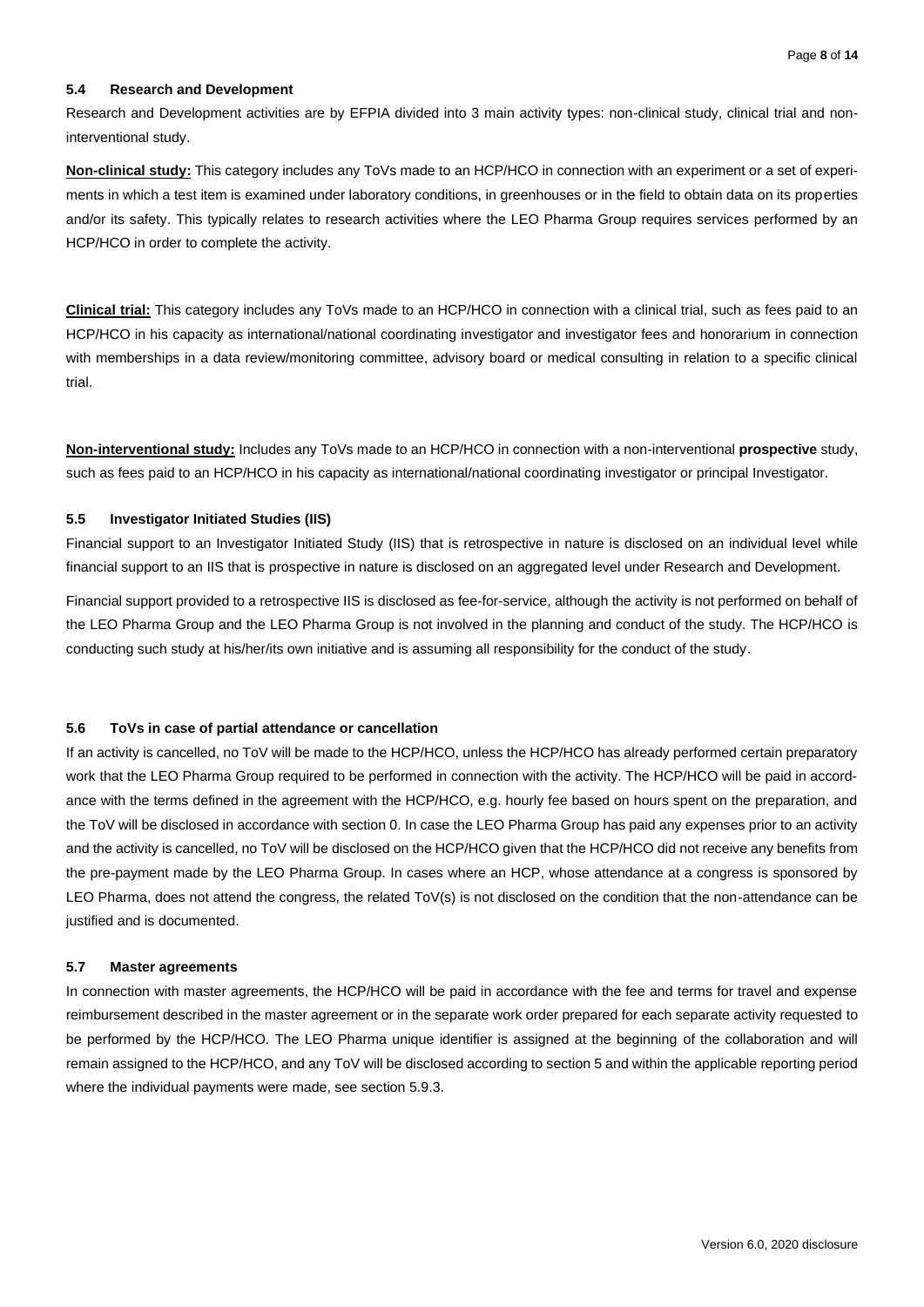# <span id="page-8-0"></span>**5.8 Indirect ToVs**

The LEO Pharma Group may engage with Third Parties who are engaging HCPs/HCOs as part of services delivered to the LEO Pharma Group. It is evaluated for each specific engagement whether ToVs made to HCPs/HCOs by a Third Party on behalf of the LEO Pharma Group are considered Indirect ToVs.

An Indirect ToV generally includes situations where the identity of the HCP/HCO is specified in the contract with the Third Party or the identity of the HCP/HCO benefitting from the ToV is otherwise known by the LEO Pharma Group.

Indirect ToVs are for instance ToVs made in connection with clinical trials sponsored by the LEO Pharma Group where the conduct of the clinical trial, including payments to HCPs/HCOs, is handled through a Contract Research Organisation (CRO).

The LEO Pharma Group is disclosing any Indirect ToV on the same level as Direct ToVs, i.e. either on an individual or aggregated level as described above in sectio[n 0.](#page-6-0)

#### <span id="page-8-1"></span>**5.8.1 Indirect ToV – through an HCO**

The LEO Pharma Group may engage with an HCP indirectly through an HCO. In such cases, the LEO Pharma Group may request performance of services from a specific HCP employed by the HCO, or the HCO may itself decide that a specific HCP employed by the HCO performs the services.

If it can be clearly identified by the LEO Pharma Group that a ToV in such cases is being transferred to the HCP personally via the HCO, such indirect ToV is tracked and disclosed under the individual HCP and not under the HCO.

If the LEO Pharma Group cannot confirm that any HCP employed by the HCO receives a personal benefit from the ToV paid to the HCO, such payment is not considered an Indirect ToV and such payments are not disclosed as a ToV under an individual HCP but instead under the HCO as the Recipient of the payment.

#### <span id="page-8-2"></span>**5.8.2 Indirect ToV – through a CRO**

As described in section 5.8, the LEO Pharma Group may engage with CROs to conduct clinical trials on behalf of LEO Pharma. Indirect ToVs provided to HCPs/HCOs through CROs are disclosed in accordance with section 5.

However, in cases where an HCP is employed by a CRO as a full-time employee, and the HCP is performing services to which LEO Pharma has contracted the CRO as part of his/her regular employment with the CRO, payment to the CRO for such services is not considered an Indirect ToV to the HCP as long as the HCP will only be paid his/her normal salary as a member of the CRO staff. Furthermore, payment to the CRO will not be disclosed, as CROs are not considered HCOs.

# <span id="page-8-3"></span>**5.8.3 Indirect ToV – through a PCO**

The LEO Pharma Group may provide support / sponsorship to PCOs in connection with educational/scientific activities. The financial assistance can be used for preparation and/or conduct of the educational/scientific event, sponsoring of speakers, registration fees, travel, accommodation, meals and drinks. If an HCP/HCO, as e.g. a scientific committee, speaker, chair or attendee, will receive a ToV by means of the support/sponsorship provided by the LEO Pharma Group, and the LEO Pharma Group knows or can identify the HCP/HCO that will benefit from the ToV, such ToV will be considered an Indirect ToV. Such Indirect ToVs to HCPs/HCOs provided through PCOs will be disclosed under the name of the benefiting HCP/HCO with no mentioning of the name of the PCO and in accordance with section 5.

In case the LEO Pharma Group is providing support / sponsorship to a PCO, but the LEO Pharma group is not able to identify the benefiting HCP/HCO, this ToV will not be disclosed as the PCO is not an HCP/HCO (or Patient Organization) and hence not a Recipient under the EFPIA Code of Practice. However, in order to ensure transparency of the sponsorships provided by the LEO Pharma Group to educational/scientific events, the LEO Pharma Group requires the PCO to publish the sponsorship on the website of the specific conference.

In case an educational/scientific event is organized by an HCO, and not a PCO, any ToV will be disclosed in the name of the HCO, or in the name of any indirectly benefitting identifiable HCP.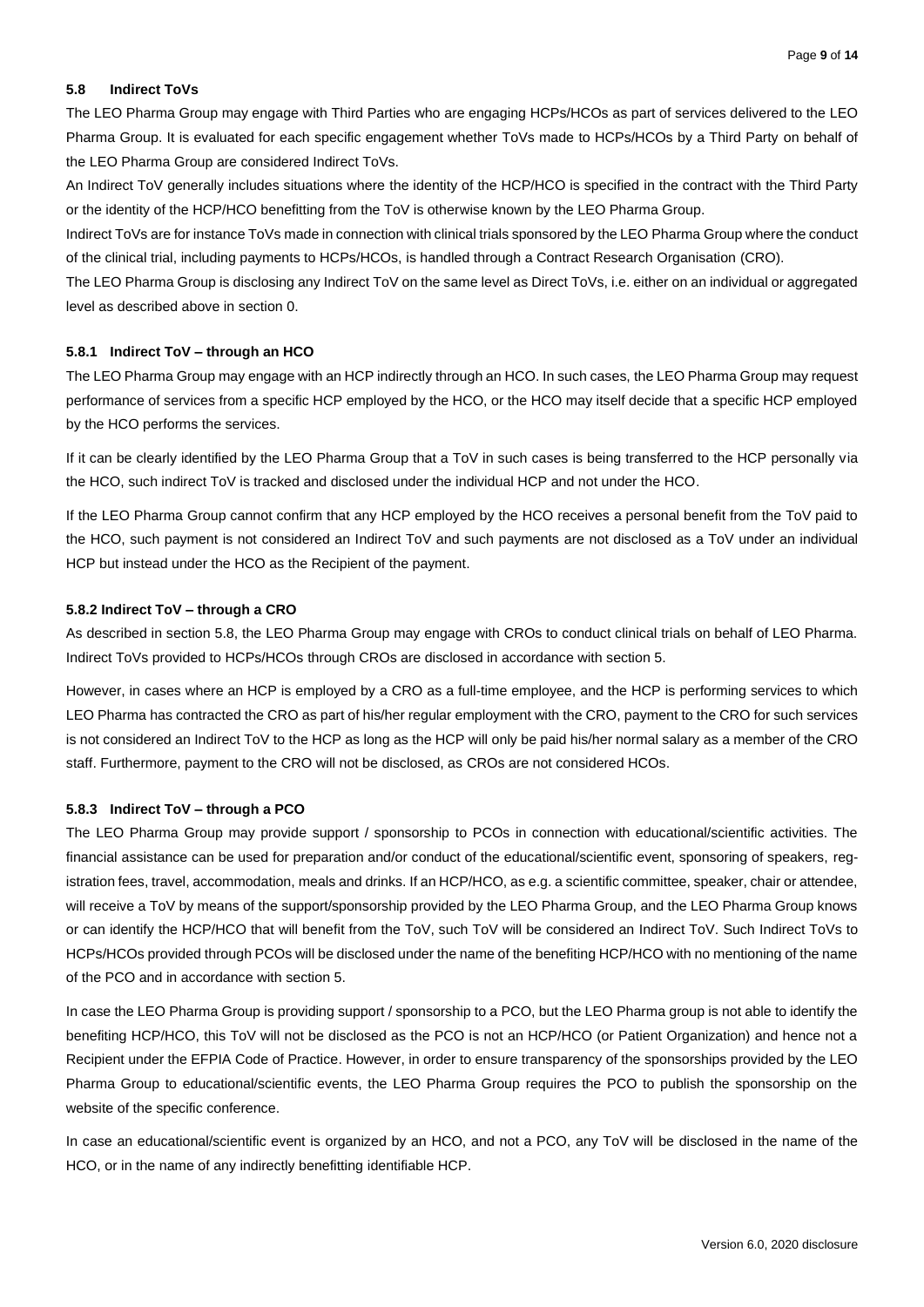# <span id="page-9-0"></span>**5.8.4 Indirect ToV - Distributors**

The LEO Pharma Group may engage with distributors who promote and distribute LEO Pharma products. In some cases distributors have an arms-length responsibility towards the LEO Pharma Group and act on their own behalf and do not represent or act on behalf of the LEO Pharma Group in the distribution or promotion of products. In such cases, any ToVs provided to HCPs/HCOs by the distributor are not considered Indirect ToVs and will not be disclosed by the LEO Pharma Group.

In cases where a distributor is acting on behalf of or under the instructions of the LEO Pharma Group and is providing a ToV to an HCP/HCO on behalf of the LEO Pharma Group, such ToVs are considered Indirect ToVs and will disclosed by the LEO Pharma Group and in accordance with this section 5.

# <span id="page-9-1"></span>**5.8.5 Indirect ToV – Market Research Studies**

The LEO Pharma Group may engage with a Third Party in order to conduct market research studies or similar activities where the LEO Pharma Group does not know the identity of the HCP/HCO engaged on behalf of the LEO Pharma Group by the Third Party, and the HCP/HCO does not know the identity of the LEO Pharma Group (double-blinded market research). In such cases, the LEO Pharma Group is not able to track and disclose any ToV made to the HCP/HCO by the Third Party on behalf of the LEO Pharma Group and therefore such ToV will not be disclosed.

If an HCP requires to know the identity of the company performing the market research, this will be revealed in accordance with the guidelines in the EphMRA Code of Conduct. However, to protect the anonymity of the respondents/HCPs, the name of the respondents/HCPs will still not be revealed to the LEO Pharma Group and the LEO Pharma Group will therefore not disclose any ToV made in connection with the market research.

For market research studies where the identity of the HCP/HCO is known by the LEO Pharma Group, the LEO Pharma Group requires the Third Party to track the ToV made to the HCP/HCO in order for the LEO Pharma Group to disclose such ToVs.

#### <span id="page-9-2"></span>**5.9 Financial data**

To ensure that the ToV disclosed by the LEO Pharma Group is consistent, certain decisions have been made on which data points to be used in the capture and tracking of the ToVs.

#### <span id="page-9-3"></span>**5.9.1 Currency**

The currency used in the disclosure report is the local currency in the country where the disclosure is made (the country of the HCP/HCO).

ToVs not paid in the currency used in the country of the HCP/HCO will be converted into the currency used in the country of the HCP/HCO via a conversion to EURO. The conversion calculations are based on a fixed yearly currency rate.

# <span id="page-9-4"></span>**5.9.2 VAT**

The published ToV amounts are exclusive of VAT, except in some cases where the VAT amount cannot be accurately excluded, in which case the disclosed amounts are inclusive of VAT. For payments subject to withholding tax, the published ToV amounts are inclusive of the withholding tax amount.

# <span id="page-9-5"></span>**5.9.3 Date of ToV**

For payments/reimbursements to HCPs/HCOs, the date of the ToV is the date the payment/reimbursement was made, i.e., the date the payment was cleared in the finance system (clearing date), and not the date the services were provided by the HCP/HCO. For reimbursements in relation with investigator meetings, the date that the ToV was submitted for payment by the LEO Pharma Organizer is used as date of ToV.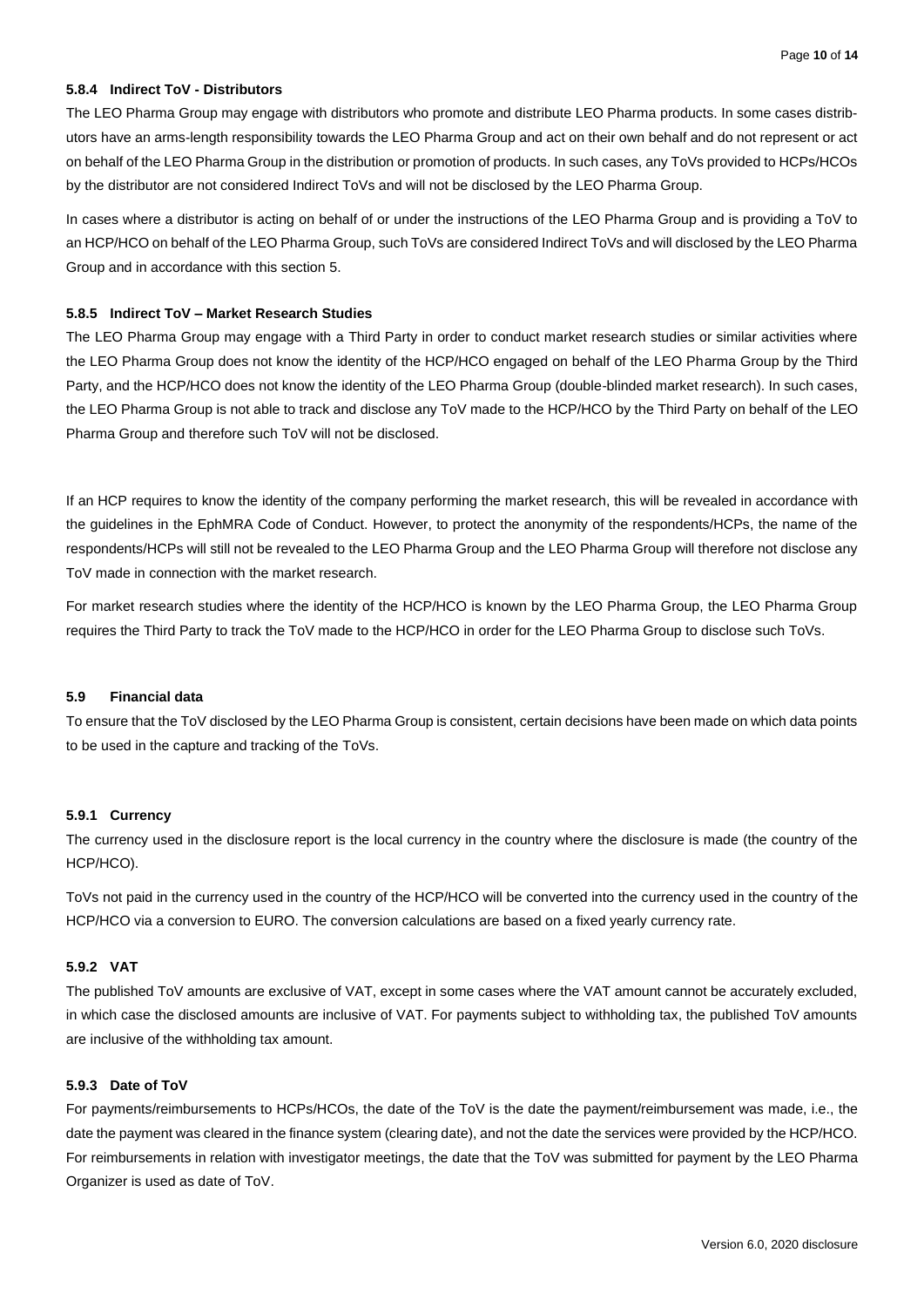The date of activity will be used as date of ToV for air travel and accommodation booked by LEO Pharma.

Furthermore, for ToVs related to events such as congresses, the date of activity will be used as date of ToV, whenever possible, for the following types of expenses: congress registration, travel and accommodation.

#### <span id="page-10-0"></span>**5.10 Cross-Border Engagement**

Any ToVs made in connection with a Cross-Border Engagement are tracked by the Paying Country, as described previously. The ToVs from the Paying Country are made available to the Healthcare Compliance Person in the country of the HCP/HCO for disclosure. This process ensures that the LEO Pharma Group discloses not only ToVs from National Engagements, but also all ToVs from Cross-border Engagements. If disclosure is not related to Research and Development, the Healthcare Compliance Person in the country of the HCP must ensure that consent has been collected for the specific HCP, see section 5.11.

#### <span id="page-10-1"></span>**5.11 Consent Management**

In a number of countries, the LEO Pharma Group is obliged to obtain consent from the individual HCP for the disclosure of the HCP's personal data and the ToVs made to the HCP. If such disclosure and pertaining consent is required as per local law and requirements, the Healthcare Compliance Person in the country of HCP ensures that consent from the HCP is obtained, both in connection with Direct and Indirect ToVs, in accordance with local requirements and local data protection laws. In case consent for disclosure is also required for HCOs in a given country according to local data protection laws, it is the responsibility of the Healthcare Compliance Person in the country of the HCO to obtain such consent.

# <span id="page-10-2"></span>**5.11.1 Consent collection**

The consent, if required according to local requirements and local data protection laws, is obtained in a separate consent agreement that covers consent for disclosure of all ToVs provided to an HCP within the given reporting period.

#### <span id="page-10-3"></span>**5.11.2 Management of Recipient consent withdrawal**

The HCP can withdraw his/her consent at any time. In such case, the LEO Pharma Group will disclose the related ToVs on an aggregated level and will re-publish the disclosure report(s), if the data was already published.

Withdrawal of consent is managed by the Healthcare Compliance Person in the country of the HCP and local laws should be taken into consideration on a case by case basis.

#### <span id="page-10-4"></span>**5.11.3 Management of Recipient's request**

A request from an HCP for withdrawal of his/her consent can be received by any employee in the LEO Pharma Group, who then needs to inform the Healthcare Compliance Person in the country of the HCP for further handling: [casch@leo-pharma.com](mailto:casch@leo-pharma.com)

#### <span id="page-10-5"></span>**5.11.4 Partial consent**

The Healthcare Compliance Person in the country of the HCP will verify that consent has been collected before disclosure of the ToVs. Since consent is collected in a separate consent agreement on an HCP level, covering all ToVs within a given disclosure period, all ToVs made for that specific HCP will either be disclosed on an individual or an aggregated level (except ToVs in connection with Research and Development) within a given disclosure period.

This means that if an individual HCP receives a number of ToVs from the LEO Pharma Group throughout the reporting period and for some reason decides to withdraw his/her consent for one or more of those ToVs, the LEO Pharma Group will disclose all of the ToVs provided to the HCP on an aggregated level.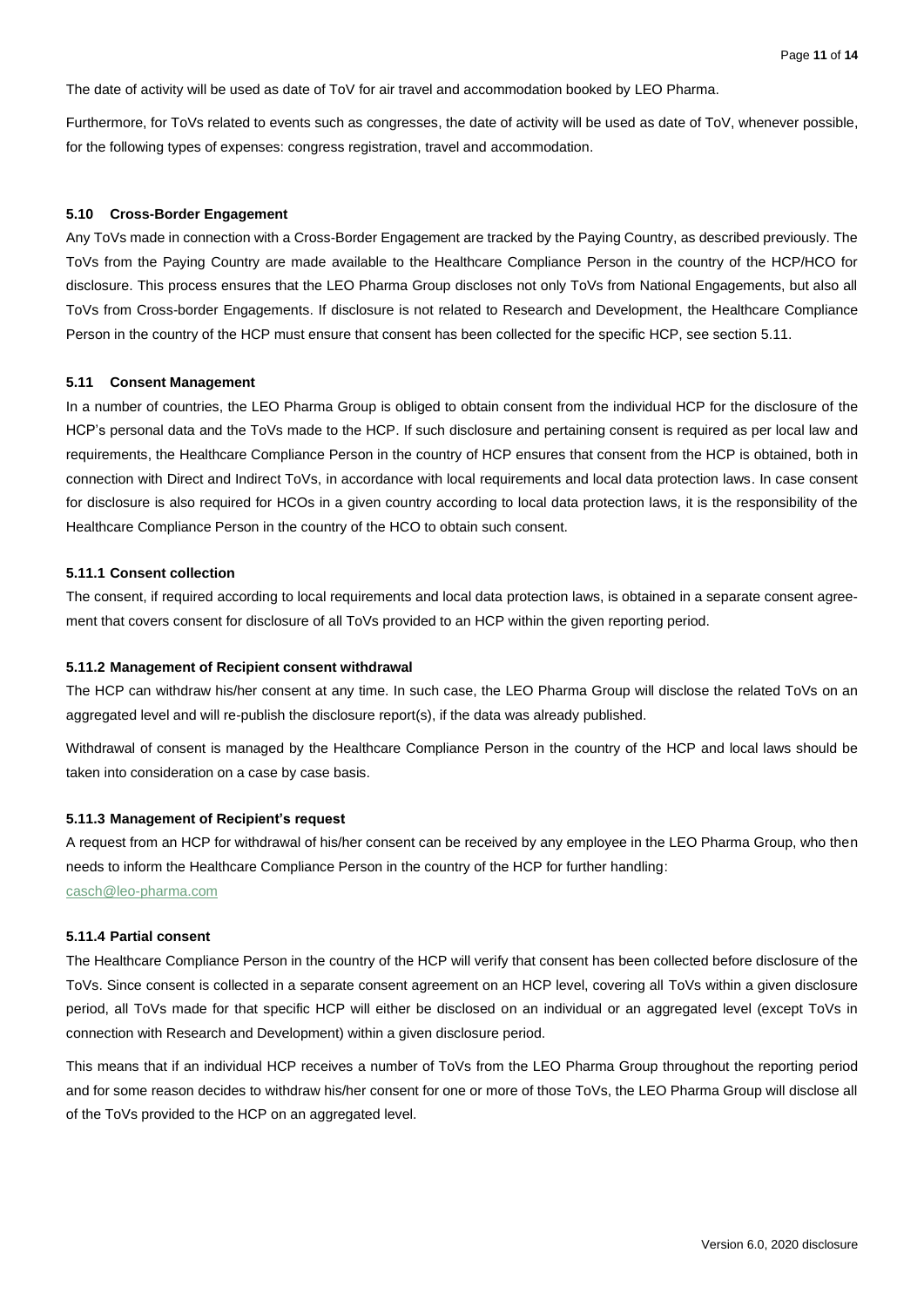#### <span id="page-11-0"></span>**5.12 Disclosure form**

For the disclosure, the country-specific applicable disclosure template(s) will be used. The ToVs will be disclosed in accordance with the country-specific requirements.

#### <span id="page-11-1"></span>**5.12.1 Date of publication**

30.06.2021

#### <span id="page-11-2"></span>**5.12.2 Disclosure platform**

Local Swiss affiliate homepage: www.leo-pharma.ch

#### <span id="page-11-3"></span>**5.12.3 Disclosure language**

German, French and Italian

#### <span id="page-11-4"></span>**5.13 Disclosure exclusions**

The LEO Pharma Group has excluded certain ToVs made to HCPs/HCOs from the disclosure in accordance with the excluded disclosures stated in the EFPIA Code of Practice, Section 23.03 and Swiss Pharmacodex, such as meals and drinks.

In addition, in some cases the LEO Pharma Group provides certain non-financial support to HCPs/HCOs that cannot be assigned a monetary value, and the LEO Pharma Group has evaluated that these transfers of non-financial support are not to be considered a transfer of value, see section 5.13.2. Such ToV will also be excluded from the ToVs for disclosure.

#### <span id="page-11-5"></span>**5.13.1 LEO Pharma employees attendance at conferences**

In cases where LEO Pharma employees sign up for a conference for regular conference attendance through the standard registration webpage, the LEO Pharma Group does not consider such ToV disclosable and it would be part of ordinary course purchases.

#### <span id="page-11-6"></span>**5.13.2 Support for publications**

Literature publications that relate to **LEO Pharma originated data and analyses** may be developed collaboratively between an HCP (external author) and the LEO Pharma Group (internal author). In accordance with Good Publication Practice for Communicating Company-Sponsored Medical Research (GPP3) and as stated in the LEO Pharma Group guideline on Scientific, Medical and/or Technical Publications, the LEO Pharma Group does not pay honoraria to authors. Instead, authors contribute to these publications freely by using their time and intellectual resources.

To facilitate the development of publications so that the LEO Pharma Group can meet the obligation to publish results from clinical trials and other research activities in a timely manner, often professional medical writers are used. They can be employees of the LEO Pharma Group or from an external medical writing agency.

Support where the LEO Pharma Group provides a medical writer to an HCP in order to assist the HCP in a publication related to LEO Pharma originated data and analysis is not considered a ToV to the HCP as 1) no fee-for-service activity occurs whereby the HCP obtains no financial benefit, and 2) the value of the support provided by the LEO Pharma Group to authors is to society at large, the scientific community, patients, and the LEO Pharma Group, as it speeds up the process in which we share data, analysis, and interpretation to increase the overall knowledge about our products/patient solutions in development and in clinical use, i.e. there is no value transferred to the HCP.

However, the LEO Pharma Group will disclose editorial service fees provided to a medical writer to support an HCP in a publication that is made independent of the LEO Pharma Group in the name of the HCP/HCO in the fee-for-service category in accordance with the terms defined in the agreement with the HCP/HCO.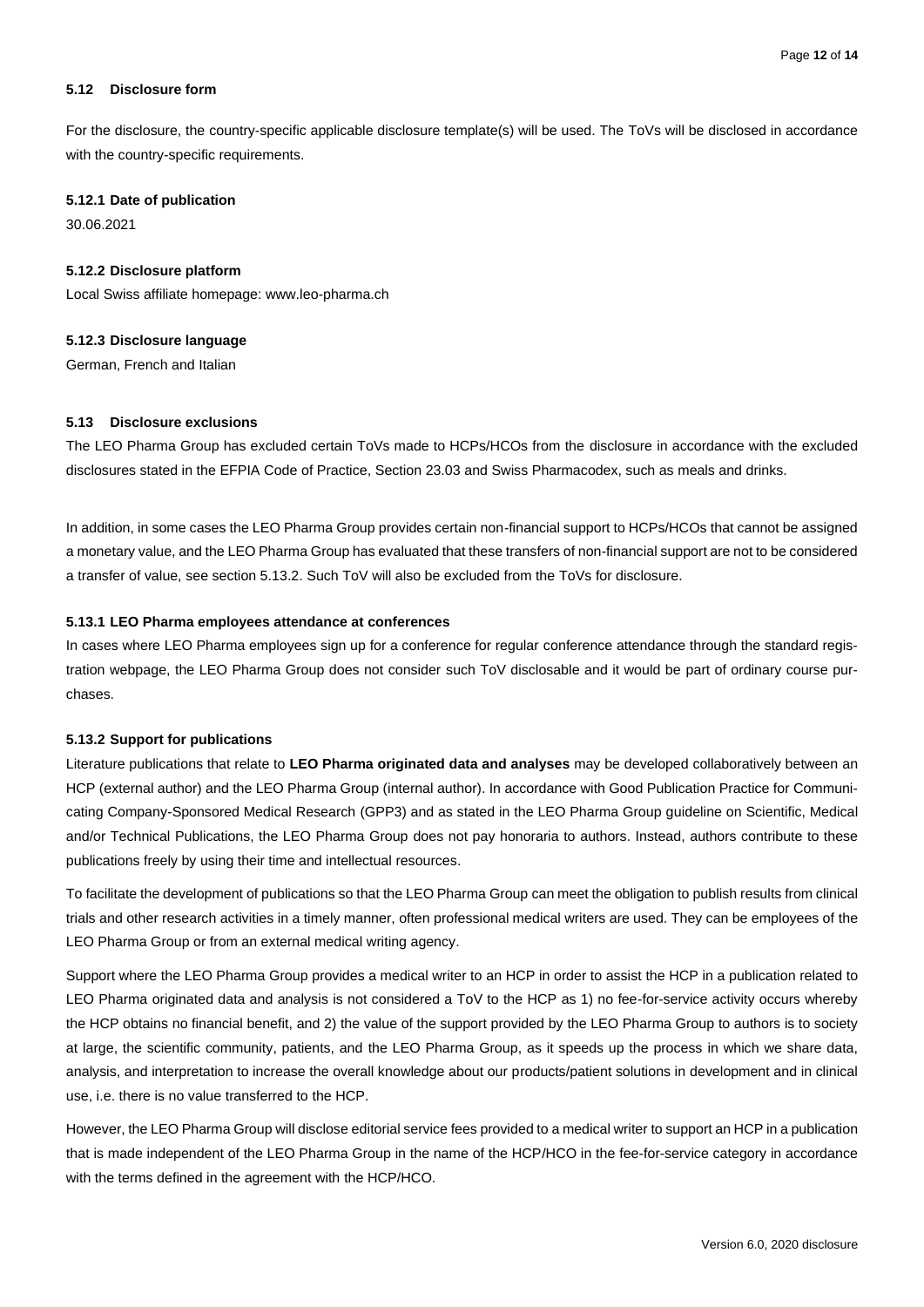For all publications supported by the LEO Pharma Group, the LEO Pharma Group requires transparency and the (co)authorship and contributorship, including any financial contributions from the LEO Pharma Group will be mentioned.

# <span id="page-12-0"></span>**6 Disclosure of ToVs provided to Patient Organizations**

The LEO Pharma Group is committed to ensuring transparency in its relationship with Patient Organizations and will, in accordance with the EFPIA Code of Practice and Swiss Pharmacodex, make publicly available any ToVs and non-financial support provided by the LEO Pharma Group to Patient Organizations in countries with disclosure requirements.

In accordance with the Global Healthcare Compliance Process as described in section 4 of this document, the Healthcare Compliance Person in the country of the Patient Organization is responsible for preparing the disclosure report with the Direct and Indirect ToVs provided to Patient Organizations from his/her country and disclosing such ToVs in accordance with local disclosure requirements.

Where applicable according to local disclosure requirements, a global LEO Pharma Patient Organization disclosure template will be used by the LEO Pharma entity containing, as a minimum, the following information:

- Country of Patient Organization
- Name of Patient Organization
- Address of Patient Organization
- Type of engagement (type of support/contracted services)
- Type of ToV (financial/non-financial)
- Description of the engagement (description of the nature of the support/contracted services)
- Amount/non-financial support (where no meaningful monetary value can be assigned)
- Currency
- LEO Pharma Paying Country

The LEO Pharma Patient Organization disclosure report per LEO Pharma entity will be disclosed on the local LEO Pharma company website in the country of the Patient Organization, unless local disclosure requirements state otherwise. In case no local LEO Pharma website is available in the country of the Patient Organization, the LEO Pharma Patient Organization disclosure report for that specific country will be published on the global LEO Pharma company website.

The LEO Pharma Patient Organization disclosure reports cover ToVs made within a full calendar year for a given disclosure period and are disclosed on an annual basis by the date specified in the local disclosure requirements. The disclosed amounts are exclusive of VAT where possible.

In countries where consent from the Patient Organization is required in order to disclose the ToVs provided to the Patient Organization on an individual named basis, such consent must be obtained by the Healthcare Compliance Person in the country of the Patient Organization.

The disclosure of ToVs and non-financial support provided to Patient Organizations by the LEO Pharma Group also includes ToVs made by the LEO Pharma Group to individual patients (e.g. for speaker services) who are acting on behalf of a Patient Organization as representatives of a Patient Organization.